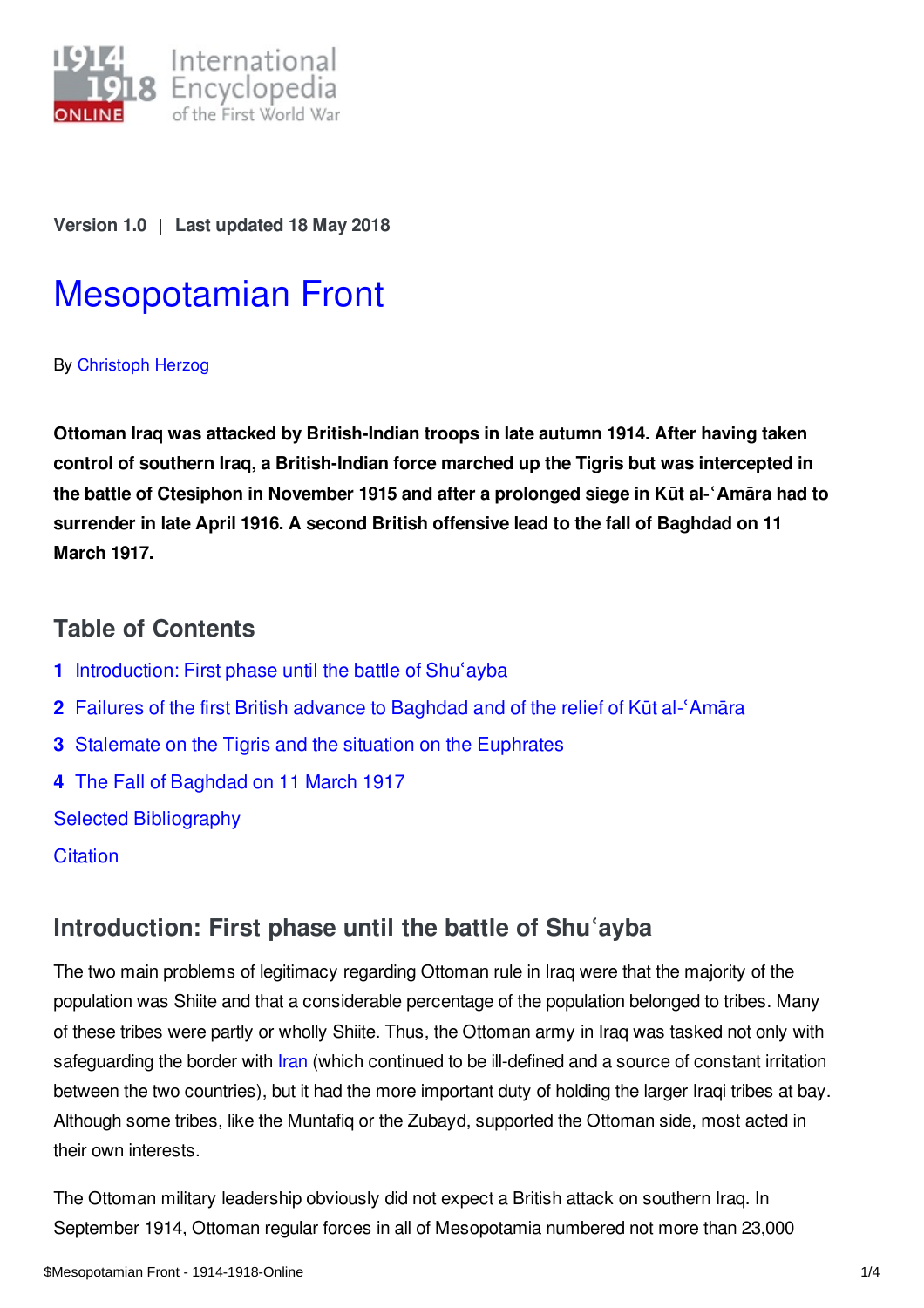men. Along with southern Iraq, the British [occupied](https://encyclopedia.1914-1918-online.net/article/occupation_during_and_after_the_war_middle_east) Mascat and Oman and following this took Basra with little difficulty on 23 November 1914 and Qurna at the conjunction of Euphrates and Tigris on 11 December.

Faced with this situation, the Ottoman defense strategy for Iraq was based on the concept of including large numbers of irregular forces of local tribes into the Ottoman forces. The governor of Baghdad, Cavid Pasha [\(1870-1932\)](https://encyclopedia.1914-1918-online.net/index/names/1113891483), who had been critical of the deployment of local Iraqi militia in Ottoman service, was replaced by Süleyman *Askeri* Bey [\(1884-1915\)](https://encyclopedia.1914-1918-online.net/index/names/1047826623) who was the head of the Teşkilat-i [mahsusa](https://encyclopedia.1914-1918-online.net/article/teskilat-i_mahsusa_ottoman_empire) and a friend of Ismail *Enver* Pasha [\(1881-1922\)](https://encyclopedia.1914-1918-online.net/index/names/118935577). The test for the new Ottoman military strategy in Mesopotamia came with the battle of Shu'ayba in southern Iraq on 14 April 1915. The Ottomans had gathered a considerable number of irregular tribal forces in order to retake Basra but these proved inadequate in battle. Süleyman Askeri committed suicide once he realized the battle was lost.

## <span id="page-1-0"></span>**Failures of the first British advance to Baghdad and of the relief of Kūt al-ʿAmāra**

Süleyman Askeri was replaced by Colonel Mehmed Nureddin Ibrahim [\(1873-1932\)](https://encyclopedia.1914-1918-online.net/index/names/128614218), known as Nureddin Bey and later Nureddin Pasha, who followed a policy which relied to a much lesser degree on tribal military support. When the British advance under the command of Charles Townshend [\(1861-1924\)](https://encyclopedia.1914-1918-online.net/index/names/142540668) with a force of about 14,000 threatened Baghdad, he was able to obtain considerable reinforcements through regular Ottoman troops brought in from Syria and Anatolia. Thus, he was able to deploy about 18,000 troops in the battle of Ctesiphon on 22 November 1915, which marked the failure of the first British advance up the Tigris. [Townshend](https://encyclopedia.1914-1918-online.net/article/kut_al-amara) decided to retreat to the town of Kut al-'Amāra on the Tigris where his mostly Indian troops were surrounded and besieged by the Ottomans.

Meanwhile, the Ottoman troops in Mesopotamia had been reorganized as the 6<sup>th</sup> Army and its command had been given to the renowned German military theorist and general Colmar von der Goltz [\(1843-1916\).](https://encyclopedia.1914-1918-online.net/index/names/118696319) Goltz soon quarreled with Nureddin, who had retained his position as governor of Baghdad, but as a military commander was now subordinated to Goltz. Enver's uncle Halil *Kut* Pasha (1881-1957) [consequently](https://encyclopedia.1914-1918-online.net/index/names/1047848120) replaced Nureddin. When Goltz died of typhoid on 19 April 1916, Halil Pasha took over the supreme command of the 6<sup>th</sup> Army. Halil Pasha adopted the return of Ottoman forward-strategy in Iraq that had been abandoned after the death of Süleyman Askeri.

Following the failure of several British relief expeditions, the besieged British troops in Kūt al-ʿAmāra surrendered on 29 April 1916. Out of over 13,000 soldiers, 70 percent died in [Ottoman](https://encyclopedia.1914-1918-online.net/article/prisoners_of_war_ottoman_empiremiddle_east) captivity.

# <span id="page-1-1"></span>**Stalemate on the Tigris and the situation on the Euphrates**

After Townshend's capitulation, the command of the British-Indian troops in Iraq was given to Frederick Stanley Maude [\(1864-1917\)](https://encyclopedia.1914-1918-online.net/index/names/1058494724). Both the Ottoman military leaders and the German \$Mesopotamian Front - 1914-1918-Online 2/4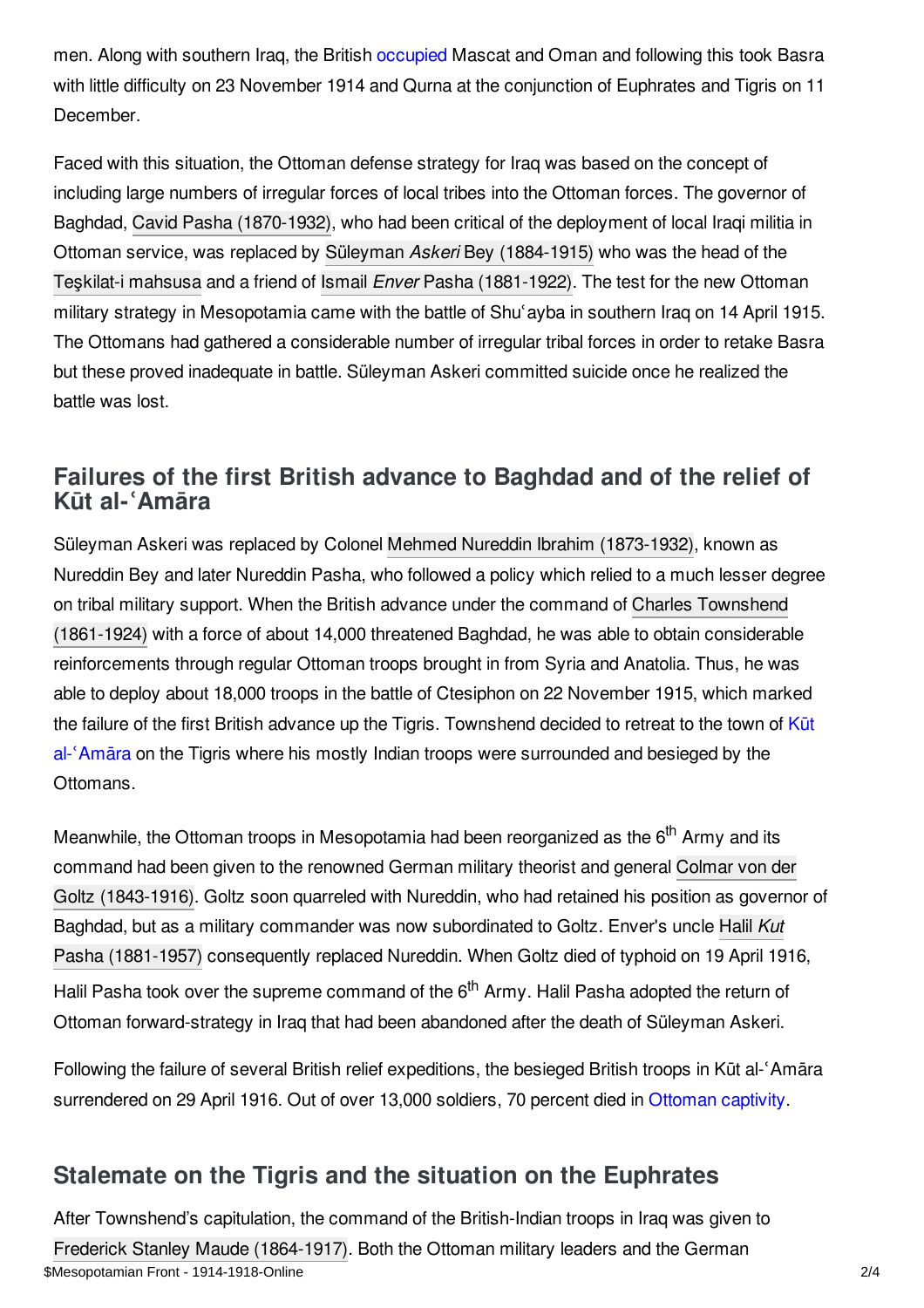*Generalstab* believed that, at least for a considerable time, the British would not try to re-approach Baghdad. On the other hand, neither the Ottoman nor the German generals were seriously considering the option of clearing British forces out of Iraq. Instead, they embarked on an adventure of mutual rivalry in conquering and occupying Iran. Although it is true that until the beginning of the [revolution](https://encyclopedia.1914-1918-online.net/article/revolutions_russian_empire) in Russia in March 1917, the Russian troops in Iran remained a threat for Mesopotamia, there is evidence that at least Halil Pasha was pursuing the old plans of marching against [India](https://encyclopedia.1914-1918-online.net/article/british_india) by means of forging an alliance with the emir of [Afghanistan](https://encyclopedia.1914-1918-online.net/article/afghanistan). On the other hand, Enver ordered Halil Pasha to prepare for another march against [Russia](https://encyclopedia.1914-1918-online.net/article/russian_empire) which was intended to be backed mostly by a large-scale rebellion of Nicholas II, Russian Emperor's [\(1868-1918\)](https://encyclopedia.1914-1918-online.net/index/names/11873492X) Muslim subjects.

Although the Euphrates constituted a main supply route, the main theater of war was concentrated along the course of the Tigris. In May 1915, the town of Najaf rebelled against the Ottomans. This was followed by other towns on the Euphrates, Karbala, Hilla, Kufa, Shamiyya and Tuwarij (with the exception of Diwaniyya) and caused Ottoman punitive measures.

## <span id="page-2-0"></span>**The Fall of Baghdad on 11 March 1917**

On December 1916, 50,000 British troops started a second, this time slow and systematic, offensive up the Tigris. Not only were they now far better equipped than their Ottoman adversaries were, but they outnumbered them five to one. In addition, the transfer of the Ottoman 13<sup>th</sup> Corps stationed in Hamadan to Iraq began so late that the Ottoman troops from Iran reached Mesopotamia only shortly after the fall of [Baghdad](https://encyclopedia.1914-1918-online.net/article/fall_of_baghdad). After Ottoman troops had to evacuate Kūt al-ʿAmāra on 24 February 1917, it became clear to Halil Pasha that he would not be able to hold Baghdad. Ottoman troops and their German allies finally evacuated Baghdad on 10 March 1917. The Ottoman headquarters in Iraq were transferred to Mosul. Despite facing strong resistance, British troops advanced as far as Samarra, taking control of the only finished segment (between Baghdad and Samarra) of the Baghdad railway in Mesopotamia. More territorial gains were made in the spring of 1918 but the offensive on the Mesopotamian front was resumed only with the beginning of negotiations for a ceasefire and quickly let to the complete breakdown of the Ottoman front on the Tigris. However, British forces only occupied Mosul after the armistice, on 4 November 1918.

Great [Britain](https://encyclopedia.1914-1918-online.net/article/great_britain) deployed more than 400,000 men in Mesopotamia in 1918 and from 1914 to 1918 lost more than 30,000 soldiers there. Presumably, the death toll on the Ottoman side and among irregular militia, tribes and civilians, for which no reliable estimations exist, was considerably higher. This period of warfare in Iraq cost Great Britain an estimated 150 million pound sterling. Economically, it took the region many years to recover from the impact of the war.

Christoph Herzog, Otto-Friedrich-Universität Bamberg